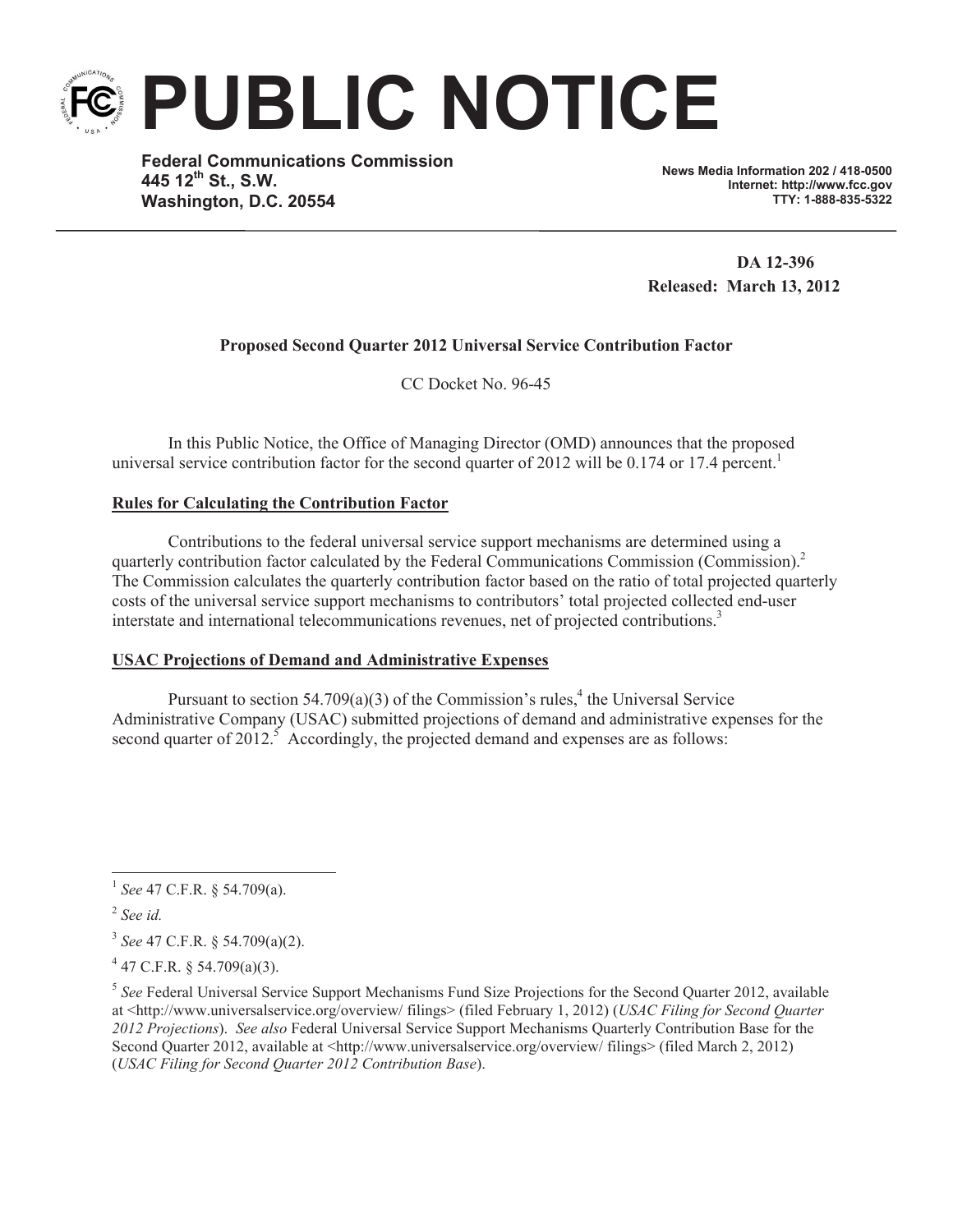| Program Demand        | Projected<br>Program<br>Support | Admin.<br>Expenses | Application<br>Of Interest<br>Income | Application of<br>Periodic True-Ups<br>& Prior Period<br>Adjustment | Total<br>Program<br>Collection |
|-----------------------|---------------------------------|--------------------|--------------------------------------|---------------------------------------------------------------------|--------------------------------|
| Schools and Libraries | 584.99                          | 18.19              | (1.54)                               | 10.64                                                               | 612.28                         |
| Rural Health Care     | 35.74                           | 3.51               | (2.21)                               | (0.22)                                                              | 36.82                          |
| High-Cost             | 1,125.00                        | 4.98               | (3.10)                               | 5.97                                                                | 1,132.85                       |
| Low Income            | 622.01                          | 2.15               | (0.17)                               | (6.12)                                                              | 617.87                         |
| <b>TOTAL</b>          | 2,367.74                        | 28.83              | (7.02)                               | 10.27                                                               | 2,399.82                       |

(\$ millions)

## **USAC Projections of Industry Revenues**

USAC submitted projected collected end-user telecommunications revenues for April through June 2012 based on information contained in the Second Quarter 2012 Telecommunications Reporting Worksheet (FCC Form 499-Q). $<sup>6</sup>$  The amount is as follows:</sup>

Total Projected Collected Interstate and International End-User Telecommunications Revenues for Second Quarter 2012: \$16.392277 billion.

## **Adjusted Contribution Base**

To determine the quarterly contribution base, we decrease the second quarter 2012 estimate of projected collected interstate and international end-user telecommunications revenues by the projected revenue requirement to account for circularity, and decrease the result by one percent to account for uncollectible contributions. Accordingly, the quarterly contribution base for the second quarter of 2012 is as follows:

Adjusted Quarterly Contribution Base for Universal Service Support Mechanism

Second Quarter 2012 Revenues - Projected Revenue Requirement - 1%

(\$16.392277 billion – \$2.399820 billion) \* 0.99

\$13.852532 billion

2

<sup>6</sup> *USAC Filing for Second Quarter 2012 Contribution Base* at 6.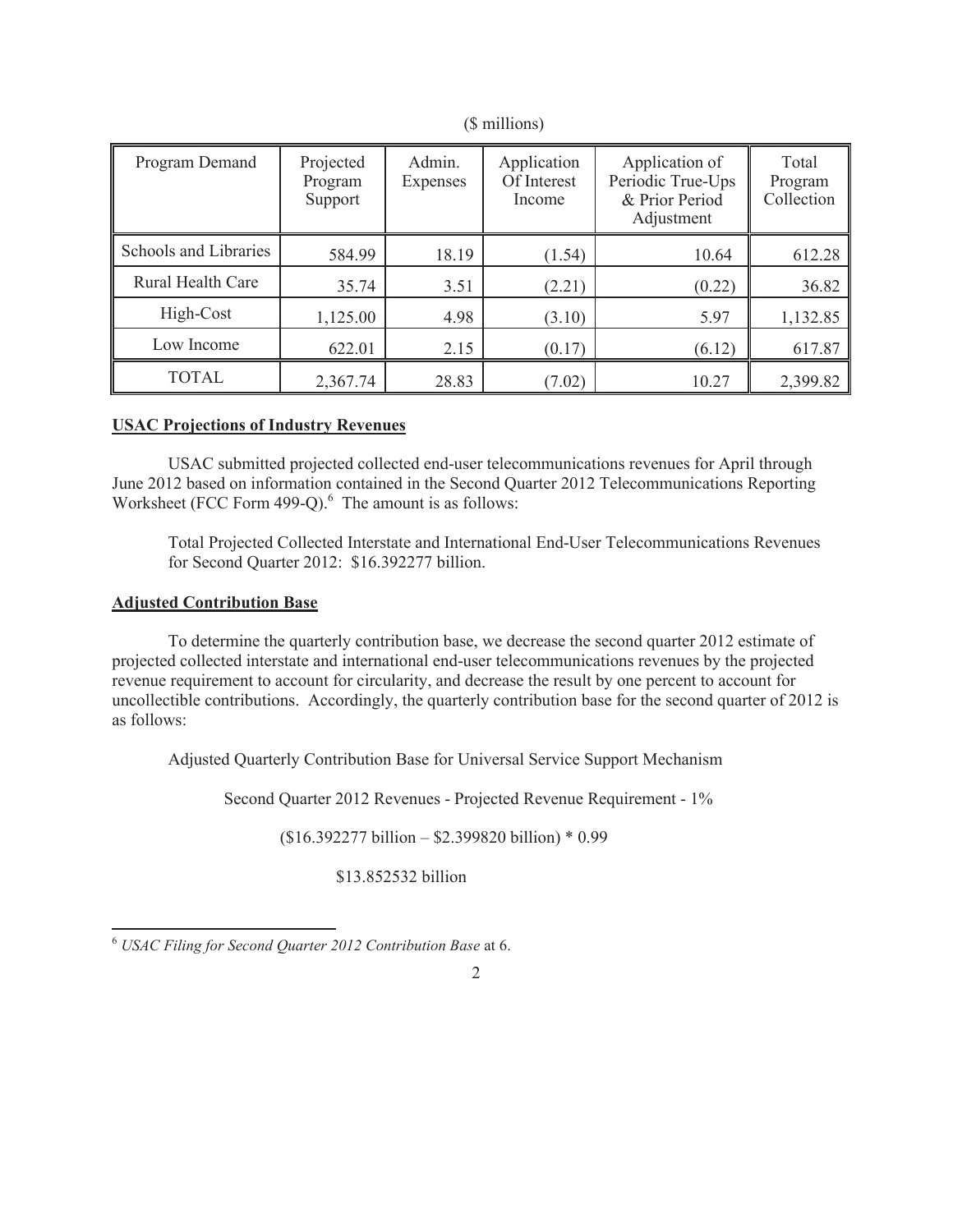#### **Unadjusted Contribution Factor**

Using the above-described adjusted contribution base and the total program collection requirement from the table above, the proposed unadjusted contribution factor for the second quarter of 2012 is as follows:

Contribution Factor for Universal Service Support Mechanisms

Total Program Collection / Adjusted Quarterly Contribution Base

\$2.399820 billion / \$13.852532 billion

0.173241

## . **Unadjusted Circularity Factor**

USAC will reduce each provider's contribution obligation by a circularity discount approximating the provider's contributions in the upcoming quarter. Accordingly, the proposed unadjusted circularity factor for the second quarter of 2012 is as follows:

Unadjusted Circularity Factor for Universal Service Support Mechanisms

1 - ((Second Quarter 2012 Revenues-Total Program Collection) / Second Quarter 2012 Revenues)

1 – ((\$16.392277 billion - \$2.399820 billion) / \$16.392277 billion)

0.146399

### **Proposed Contribution Factor**

The Commission has directed OMD to announce the contribution factor as a percentage rounded up to the nearest tenth of one percent.<sup>7</sup> Accordingly, the proposed contribution factor for the second quarter of 2012 is as follows:

17.4

3

<sup>7</sup> *See Federal-State Joint Board on Universal Service, 1998 Biennial Regulatory Review – Streamlined Contributor Reporting Requirements Associated with Administration of Telecommunications Relay Service, North American Numbering Plan, Local Number Portability, and Universal Service Support Mechanisms, Telecommunications Services for Individuals with Hearing and Speech Disabilities, and the Americans with Disabilities Act of 1990, Administration of the North American Numbering Plan and North American Numbering Plan Cost Recovery Contribution Factor and Fund Size, Number Resource Optimization, Telephone Number Portability, Truth-in-Billing and Billing Format*, CC Docket Nos. 96-45, 98-171, 90-571, 92-237, 99-200, 95-116, 98-170, Order and Second Order on Reconsideration, 18 FCC Rcd 4818, 4826, para. 22 (2003) (*Second Order on Reconsideration)*.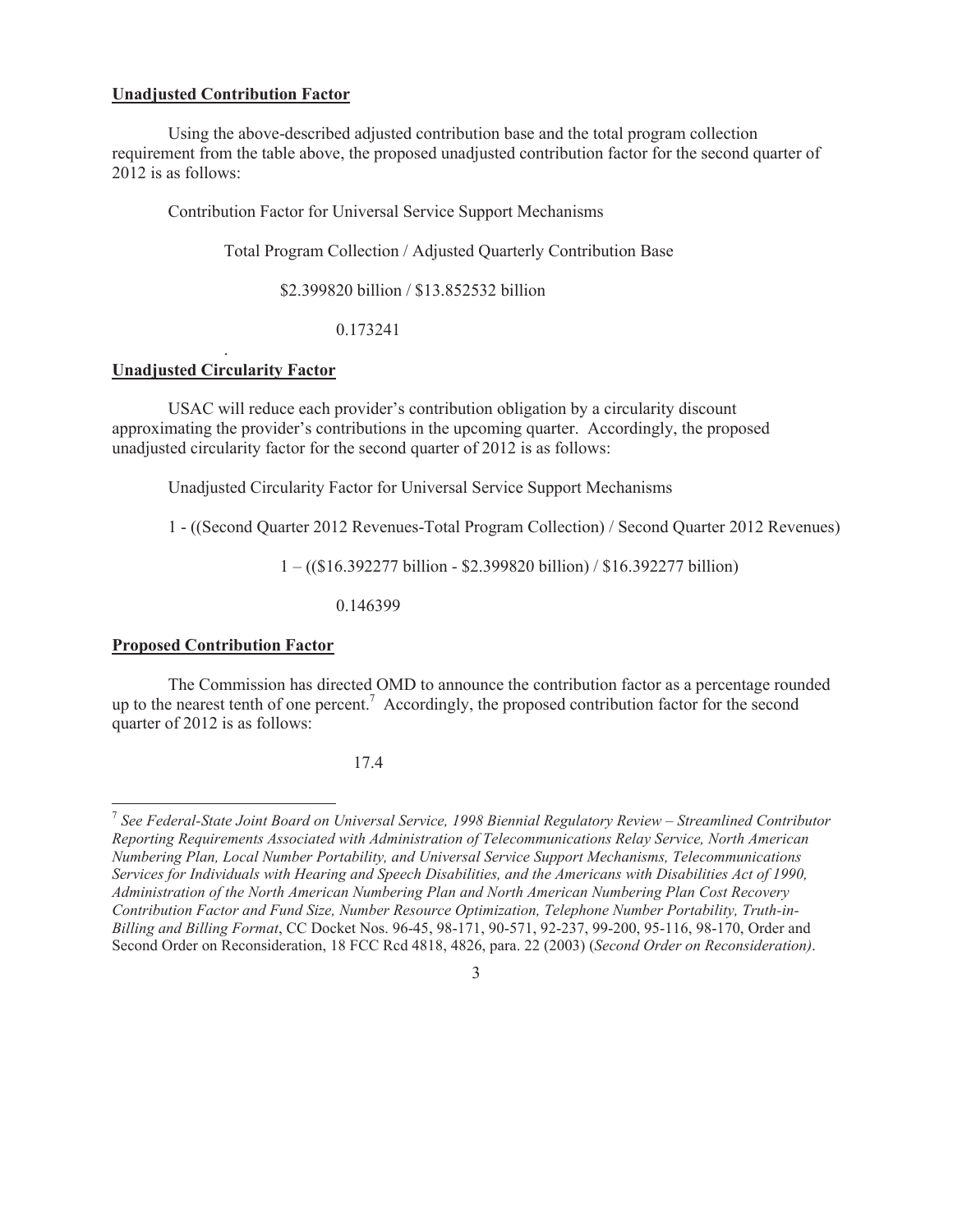## **Proposed Circularity Factor**

The Commission also has directed OMD to account for contribution factor rounding when calculating the circularity discount factor.<sup>8</sup> Accordingly, the proposed circularity factor for the second quarter of 2012 is as follows:

 $0.150125^9$ 

#### **Conclusion**

If the Commission takes no action regarding the projections of demand and administrative expenses and the proposed contribution factor within the 14-day period following release of this Public Notice, they shall be deemed approved by the Commission.<sup>10</sup> USAC shall use the contribution factor to calculate universal service contributions for the second quarter of 2012. USAC will reduce each provider's contribution obligation by a circularity discount approximating the provider's contributions in the upcoming quarter.<sup>11</sup> USAC includes contribution obligations less the circularity discount in invoices sent to contributors. Contribution payments are due on the dates shown on the invoice. Contributors will pay interest for each day for which the payments are late. Contributors failing to pay contributions in a timely fashion may be subject to the enforcement provisions of the Communications Act of 1934, as amended, and any other applicable law. In addition, contributors may be billed by USAC for reasonable costs of collecting overdue contributions.<sup>12</sup>

We also emphasize that carriers may not mark up federal universal service line-item amounts above the contribution factor.<sup>13</sup> Thus, carriers may not, during the second quarter of 2012, recover through a federal universal service line item an amount that exceeds 17.4 percent of the interstate telecommunications charges on a customer's bill.

In addition, under the limited international revenues exception (LIRE) in section 54.706(c) of the Commission's rules, a contributor to the universal service fund whose projected collected interstate enduser telecommunications revenues comprise less than 12 percent of its combined projected collected interstate and international end-user telecommunications revenues shall contribute based only on

<sup>12</sup> *See* 47 C.F.R. § 54.713.

<sup>13</sup> *See* 47 C.F.R. § 54.712.

4

<sup>8</sup> *Id*.

<sup>&</sup>lt;sup>9</sup> The proposed circularity discount factor =  $1 +$  [(unadjusted circularity discount factor – 1) \* (unadjusted contribution factor / proposed contribution factor)]. The proposed circularity discount factor is calculated in a spreadsheet program, which means that internal calculations are made with more than 15 decimal places.

<sup>10</sup> *See* 47 C.F.R. § 54.709(a)(3).

<sup>&</sup>lt;sup>11</sup> USAC will calculate each individual contributor's contribution in the following manner: (proposed contribution factor \* contributor's projected collected revenues) – (proposed circularity discount factor \* proposed contribution factor \* contributor's projected collected revenues).